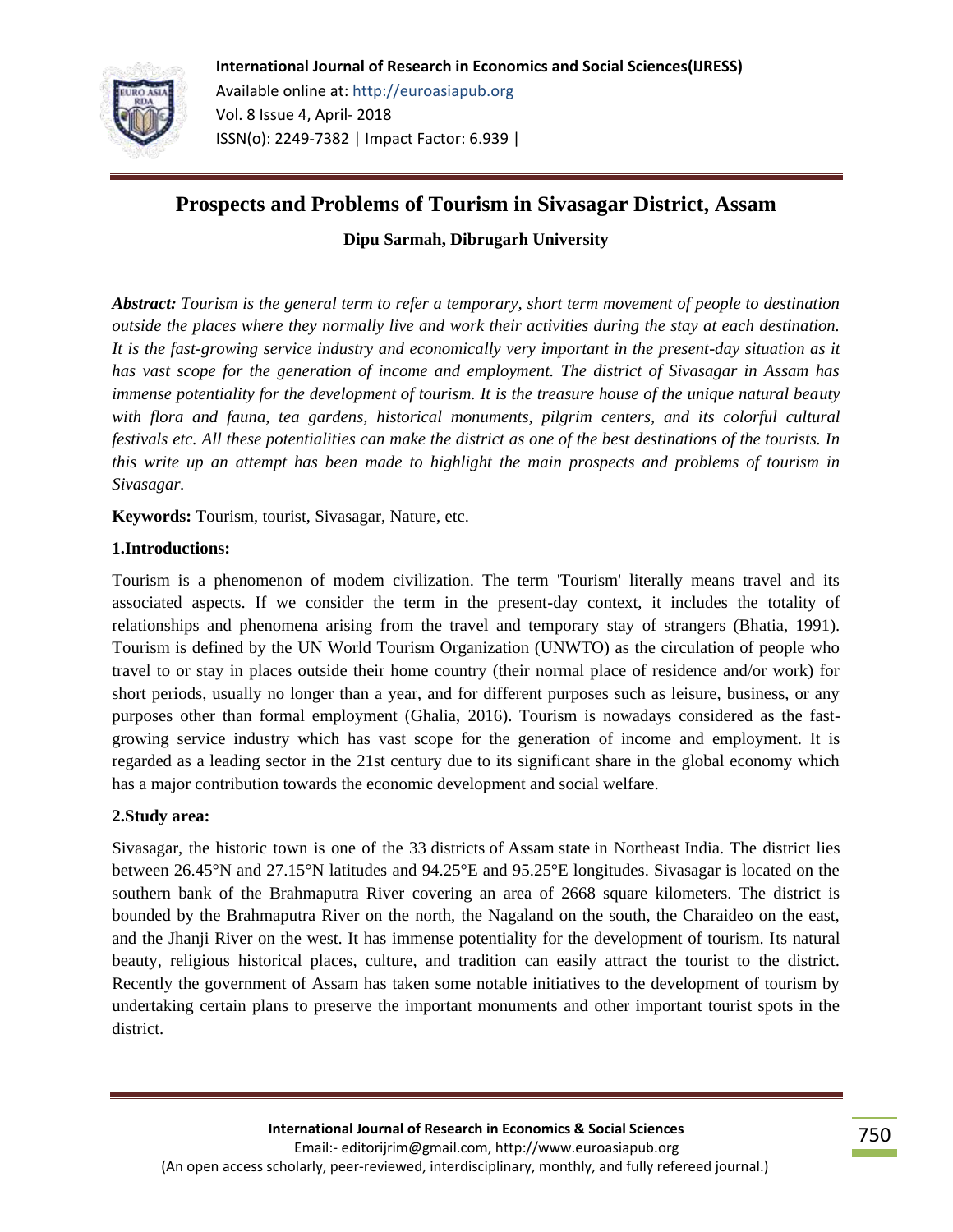## **International Journal of Research in Economics and Social Sciences(IJRESS)**



Available online at: http://euroasiapub.org Vol. 8 Issue 4, April- 2018 ISSN(o): 2249-7382 | Impact Factor: 6.939 |

### **3.Historical perspective:**

The district of Sivasagar is historically very significant. Assam was ruled by the mighty Ahom rulers nearly about for long six hundred years. The Ahoms arrived in the Brahmaputra valley in 1228 under the leadership of Saulung Sukapha. After visiting many places in the valley, finally he settled in Charaideo and established the first Ahom capital in this hilly area where he also felt safe from the flood. The Ahom rulers created capital cities made several buildings and temples, constructed roads, and dug many tanks during their rules. Among the five permanent Ahom capitals, Rangpur is the most important for various constructional activities. It was founded by the great Ahom ruler Rudra Singha on the bank of river Dikhow. The glorious remains of powerful Ahom rules are scattered everywhere in the district. The name of the District appears to have originated from the name of the huge tank "Sivasagar", which was dug during the reign of Siva Singha in 1734. (Borah and Ahmed, 2015) Ahoms constructed numerous structures of both religious and secular architecture. Some of the remarkable heritage sites of Ahom rules are various temples, Rangghar, Talatal Ghar, Kareng Ghar, group of Maidams at Charaideo, stone bridge, ramparts, etc. In this way, the entire Ahom period covered the activities of almost 38 Ahom kings until the beginning of the British colonial rule in Assam.

#### **4.Objectives**

The objective of the research paper is to review the various tourism destinations in Sivasagar and to access the potentialities of tourism in the district.

#### **5.Methodology :**

The source of this research have been drawn from a wide range of primary and secondary materials collected from varied sources of published sources like books, journal, magazine etc. along with the use of the internet on occasions and also personal observation. The present study is carried out on descriptive mode of analysis.

#### **6. Discussion:**

#### **6.1.Prospects of Tourism in Sivasagar**:

The state of Assam is best known for her unique natural beauty with flora and fauna, historical monuments, pilgrim centre, tea gardens, and its colorful cultural festivals, etc. which helps the tourist to find the state as the tourist destination. Similarly, tourism in the district has immense potentiality and is primarily based on wildlife, natural beauty, architectural monuments, etc. From the above discussion we can categorize the prospects of tourism in Assam as follows: (a) Wildlife, (b) Nature Tourism, (c) Eco-Tourism, (d)Cultural Tourism (e) Pilgrim Tourism (f) Others.

#### **6.1.1. Nature tourism:**

Nature-based tourism is a broad term that covers all tourism experiences centered on wild or natural environments. The district as well as the North-Eastern region of India falls in the Indo-Burma biodiversity hotspot (Chutia, 2015). Nature-based tourism in Sivasagar includes the Pani Dihing Bird Sanctuary, famous for its various bird species and the scenic beauty of the sanctuary. In Sivasagar alone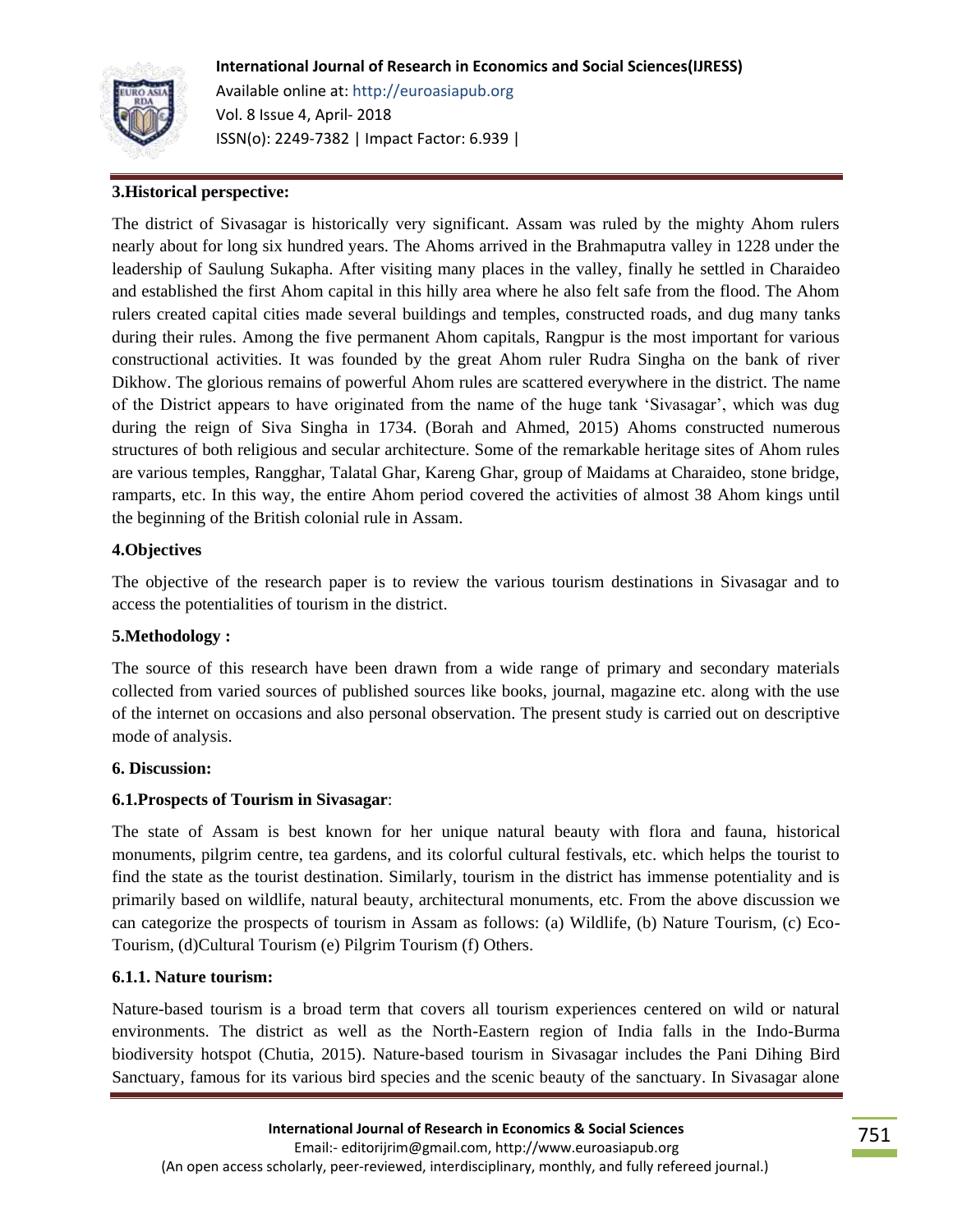

there are more than 170 tanks (Chauley, 2016) which also offer nature-centric tourism. Besides these, Borhill in Bihubar is a very beautiful picnic spot in the district.

## **6.1.2.Pilgrim Tourism:**

Sivasagar is a place included with various temples. Many temples are scattered in the different parts of the district. The most important place to be visited as a part of the religious tourism in the district is the Siva Dol. It is situated at the heart of the town on the bank of the great Sivasagar tank. Towering a height of forty meters, the temple is one of the tallest Siva temples in the country and records as the tallest Ahom architecture in Assam (Barpujari, 1992). This temple is surrounded by other two beautiful temples dedicated to Lord Vishnu and goddess Durga. The temple campus is well planned to make comfortable for the visitors.

The temple is one of the major tourist spots of the district and. The architectural designs of these three temples are the key attraction for the tourists. During Mahasivaratri lakhs of people gather in the Temple premises every year. Many people across the globe come to this holy place to worship Siva to fulfill their expectations. A great Mela (fair) is also held at the temple surroundings even now simultaneously the Shivaratri celebration.

Temples were mainly constructed in the Sivasagar, Jaysagar, and Gaurisagar areas. The Jaysagar group of temples is also a tourist attraction of the Sivasagar district. Among the three temples of Jaisagar, the Joy dol is the most beautiful. These temples were constructed during the tenure of the great Ahom king Rudra Singha. Siva Singha also constructed three temples viz. Devidol, Sivadol, and Vishnu dol on the north bank of this tank. Apart from these temples, many other temples are scattered in the different parts of the district.

Charaideo was the first capital of the Ahom kingdom. This place is famous for the numerous Maidams of the kings and the other members of the royal families. Charaideo, therefore, received importance from the tourist for both historical and religious perspectives. Besides these religious places, Azan Peer Dargah Sharif is also important in the tourist map of the district. The Dargah Sharif of the 17th century Muslim Saint Azan Peer was built at Saraguri, near the bank of the river Dikhow. Later on, this sacred place became an important religious spot for the tourist. But most of the tourist places do not provide adequate facilities to the tourists and pilgrims, for which these places of religious importance fail to attract a large number of tourists to the district.

#### **6.1.3. Cultural tourism:**

Cultural tourism is a type of tourism in which tourists travel to a destination to experience cultural attractions, including historic sites and artistic and cultural events like fairs, festivals, food, arts, etc. Assam is a land of various ethnic tribes and groups each have their own cultural heritage. Similarly, the district of the Sivasagar is also a confluence of various ethnic tribes and groups each having unique traditions in its socio-cultural life including customs, language, culture, religious beliefs, dress, way of life, food habits, etc. This unique cultural heritage shows that there is ample scope for cultural tourism in the district which can easily attract the tourist to the historic place. One of the important cultural festivals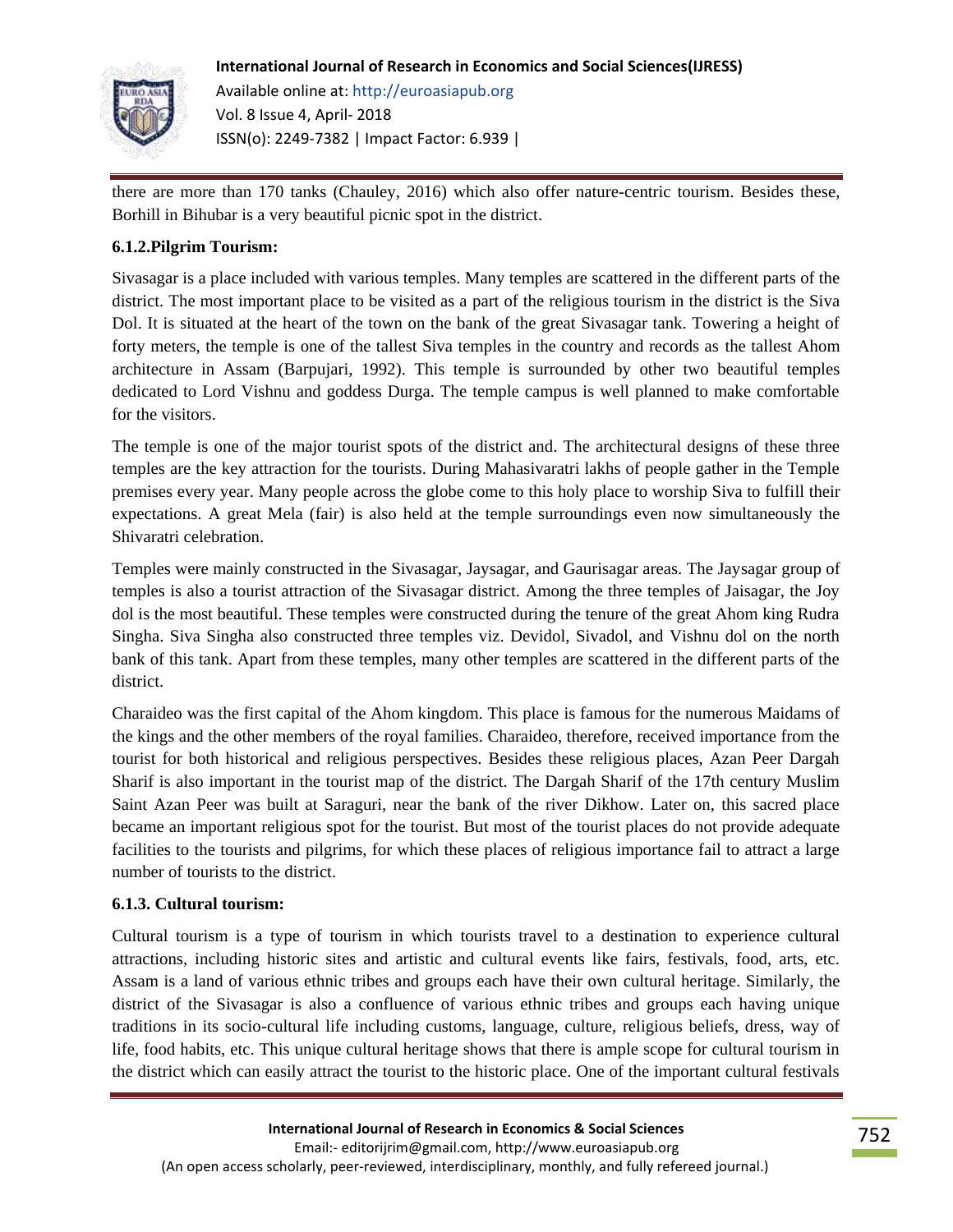

of Sivasagar is Mahasivaratri. It is celebrated with a great fair at the Siva temple every year. Lakhs of people across the country gather in the temple every year to celebrate during the great festival. On the other hand, the district is also well known for buffalo"s fight. The fight is conducted during Magh Bihu in January at some places of the district i.e. playground of Rangghar, Dikhowmukh, etc.

## **6.1.4. Wildlife Tourism:**

The Pani Dihing Bird Sanctuary is one of the famous bird sanctuaries in Assam. This is located 19 km northeast of the Sivasagar town in Sivasagar district and was created in the year 1996 with an area of about 33.93 square kilometers (13.1 sq. mi). Containing a huge species of birds the sanctuary is a unique and important bird area for the migratory and resident birds. This protected area is also well known for many endangered bird species. During winter season thousands of aquatic birds migrated from the cold land of Siberia, Tibet, and Europe to this sanctuary. The most common species of birds seen here are a goose, mallard, gadwall, shoveller, pochard, stork, kingfishers, garganey, wigeon, vultures, a variety of ducks, and many more. Several varieties of fish along with many species of amphibians and reptiles also found here.

## **6.1.5. Eco tourism:**

Eco tourism is comparatively a new concept in the tourism industry. It is developed around the idea of traveling to places of natural beauty, moving around, and staying with the places of nature for a couple of days. The international ecotourism society (TIES) has defined Ecotourism as "responsible travel to natural areas that conserves the environment, sustains the well-being of the local people and involves interpretation and education" where Education is meant to be inclusive of both staff and guests. However, it has the twin objectives of conserving the environment and improving the welfare of the local people. Many countries have already promoted eco tourism successfully. Similarly, the small district of Sivasagar has immense scope for eco-tourism. Its green tea gardens, natural beauty, enchanting rivers are the basis for which Eco-friendly tourism can be developed in Sivasagar. But proper strategies i.e. development of good transport and communication system, provisions for hygienic food, progress in nautical tourism should be overlooked for the development of eco tourism in the district.

#### **6.1.6. Others**

Apart from the above-mentioned tourism prospect, the district has some other tourism potential too. Tea tourism is a recent concept; its potentiality remains unexplored. The importance of the Tea industry can be realized from the fact that Assam alone produces more than 50% of the country's total tea production (Chutia, 634). Tea gardens are the storehouse of the exotic beauty of nature with residential facilities. Some of these have polo fields and golf courses. Thus coordination with the management of the tea gardens can promote the tea tourism activities in the tea estate, which can attract tea-tourists to the district. Besides many archaeological remains are scattered in every part of the district which can easily receive the attention of the tourist across the globe. Ahoms were the great builder of both religious and secular architecture in the region. The most important tourist spots of the district are Rangghar, Talatal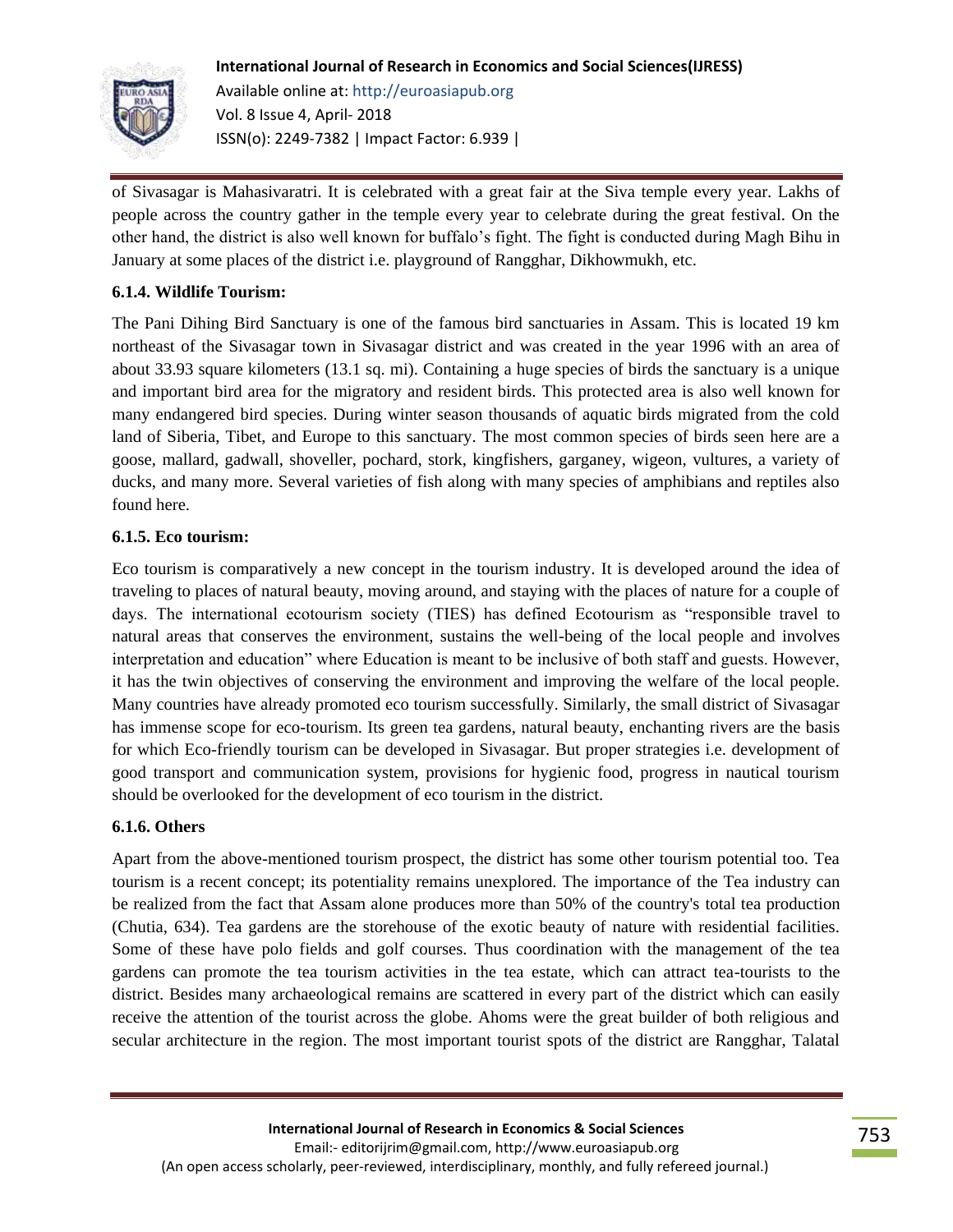## **International Journal of Research in Economics and Social Sciences(IJRESS)**



Available online at: http://euroasiapub.org Vol. 8 Issue 4, April- 2018 ISSN(o): 2249-7382 | Impact Factor: 6.939 |

Ghar, Kareng Ghar, Bakhar Bengena Tree (Bakata), etc. Thousands of tourists came to visit this architectural heritage of the district every year.

## **6.2. Problems of Tourism in Sivasagar:**

- $\triangle$  Lack of Infrastructure: Infrastructure deficit stands as a barrier in utilizing the potentialities of the tourism sector in the district. Well-equipped infrastructure may lead to the development of the sustainable tourism industry. To attract tourists, some primary infrastructural facilities likedevelopment of a good approach road to the spots, clean and hygienic food and accommodation, etc. have to be developed. Inadequate infrastructure facilities in the state tourism sector strong discouraging factor, which works against a good inflow of the tourist.
- $\bullet$  Publicity: Poor publicity is one of the major problems in the tourist industries of the district. Due to the absence of publicity of tourist spots of Sivasagar, people from different parts of our country as well as the world are not able to know about the tourist spots of Sivasagar.
- $\triangleleft$  Absence of tourist guides: The absence of trained tourist guides in the major tourist destinations in the district is another problem. Due to this reason, when tourists arrive at various tourist spots, there is hardly anyone to satisfy the inquisitiveness of the tourist. Although, recently
- Absence of a Tourism Policy: The absence of proper tourism policy is also a notable problem of tourism development in the district. Government initiatives as well as public awareness to develop the tourist spots are very poor. So, adequate financial assistance and proper strategies for the development of tourist spots can remove these barriers.
- Lack of coordination: For the development of the tourism industry, it is necessary to have proper coordination among all agencies related to the tourism industry. But, lack of coordination among the agencies associated with the tourism industry creates several issues in handling the demand of the tourists in places of both religious and historic importance in many times.
- Insurgency: Insurgent Activities help to reduce the inflow of the tourist to sensitive areas. Foreign and domestic tourists consider it risky to visit the destination, because of the prevailing law and order situation. Tourist feels insecure at such destination and tries to live the destination early.

## **7. Conclusion**

From the above discussion, it is cleared that the district has immense potentiality for the development of tourism. But merely having a good number of attractive tourist spots is not enough if they cannot provide the adequate requirement to the tourist. The government should arrange proper strategies for the development of the important tourist spots of the district which can significantly contribute to the tourism industry of Assam. The proper implementation of State tourism policies can make Sivasagar a major national and international tourism destination.